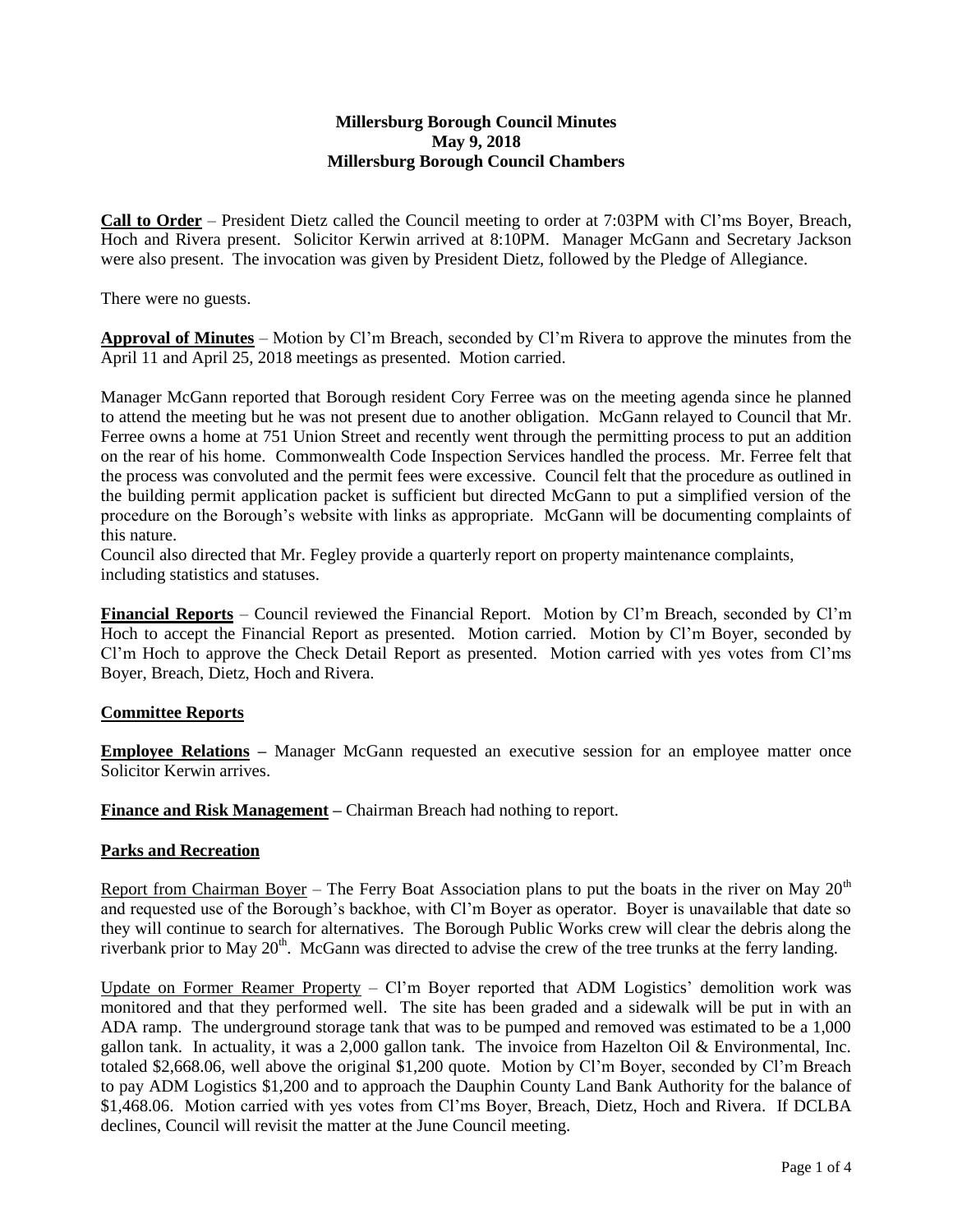Reamer Site Phase II Environmental Study – Motion by Cl'm Boyer, seconded by Cl'm Rivera to authorize proceeding with the Phase II environmental study on the former Reamer site with the understanding that it will be fully funded via a grant that was awarded to Dauphin County. Motion carried.

Residential Recycling Permit - Hoke Property – Adam Hoke recently purchase a home at 740 Church Street and a large vacant lot across the street at the corner of Bowman and Church Streets. He recently purchased separate recycling permits for these properties. Council reviewed the language on the permit and determined correct procedure was followed. Cl'm Boyer reminded everyone that the language was drafted to encompass what the Borough's cost is to take care of disposal of all the debris deposited.

Manager McGann reported that a group of High School students cleaned up in Seal Park on May 8th and the Conservation Club will be volunteering on May 14<sup>th</sup>. Cl'm Boyer expressed his thanks to the Millersburg Rotary Club for donating and planting the trees in MYO Park and asked that an official thank you letter be sent to them. Their efforts will also be recognized by including the Rotary Club on a sign planned for the Park.

President Dietz called an executive session at 8:12PM for personnel and legal issues. Solicitor Kerwin left the meeting at the conclusion of the executive session. The meeting was called back into regular session at 9:05PM.

# **Property**

Disposition of Pontoon/Dock – Manager McGann reported that the owner of record for the boat did not respond to the Borough's notification and that the process to get it titled in the Borough's name is underway. McGann requested Council's permission to advertise for sealed bids once the title is received. Motion by Cl'm Boyer, seconded by Cl'm Breach to advertise the legal notice for sealed bids once in the Upper Dauphin Sentinel. Motion carried with yes votes from Cl'ms Boyer, Breach, Dietz, Hoch and Rivera. The notice will also be put on the Borough's website and FaceBook page.

## **Public Safety** – No report.

## **Streets**

Heim's Disposal Invoices – Council reviewed the invoices for disposal of material from the street sweeping project and Clean Up Day. Disposal expenses were over budget for both projects. Motion by Cl'm Breach, seconded by Cl'm Rivera to approve paying \$2,656.87 for disposal of the street sweeping debris and \$3,198.64 for disposal of Clean Up Day items. Motion carried with yes votes from Cl'ms Boyer, Breach, Dietz, Hoch and Rivera. McGann was directed to make a note for the 2019 budget file.

Upper Paxton Township Invoice – Council reviewed the Township's invoice for salt and anti-skid for the 2017-2018 season. The invoice totaled \$3,342.52. Motion by Cl'm Hoch, seconded by Cl'm Rivera to pay Upper Paxton Township \$3,342.52 for the materials. Motion carried with yes votes from Cl'ms Boyer, Breach, Dietz, Hoch and Rivera.

Facility Use Agreement - Tour de Millersburg Bike Race – The organization requests the use of the gazebo, Market Square and MYO Parks, the Reamer lot and various streets on August  $4<sup>th</sup>$  and  $5<sup>th</sup>$  from 6:00AM to 7:00PM for the annual bike race. There will be no user fee for the gazebo. There is no pavilion rental. The organization agrees to pay one half of the volunteer insurance policy. Officer Trego was requested to modify his schedule to work regular hours rather than overtime hours. Motion by Cl'm Breach, seconded by Cl'm Hoch to approve the agreement as presented. Motion carried.

Paving Project Update – Manager McGann reported that the Notice to Proceed was sent to New Enterprise.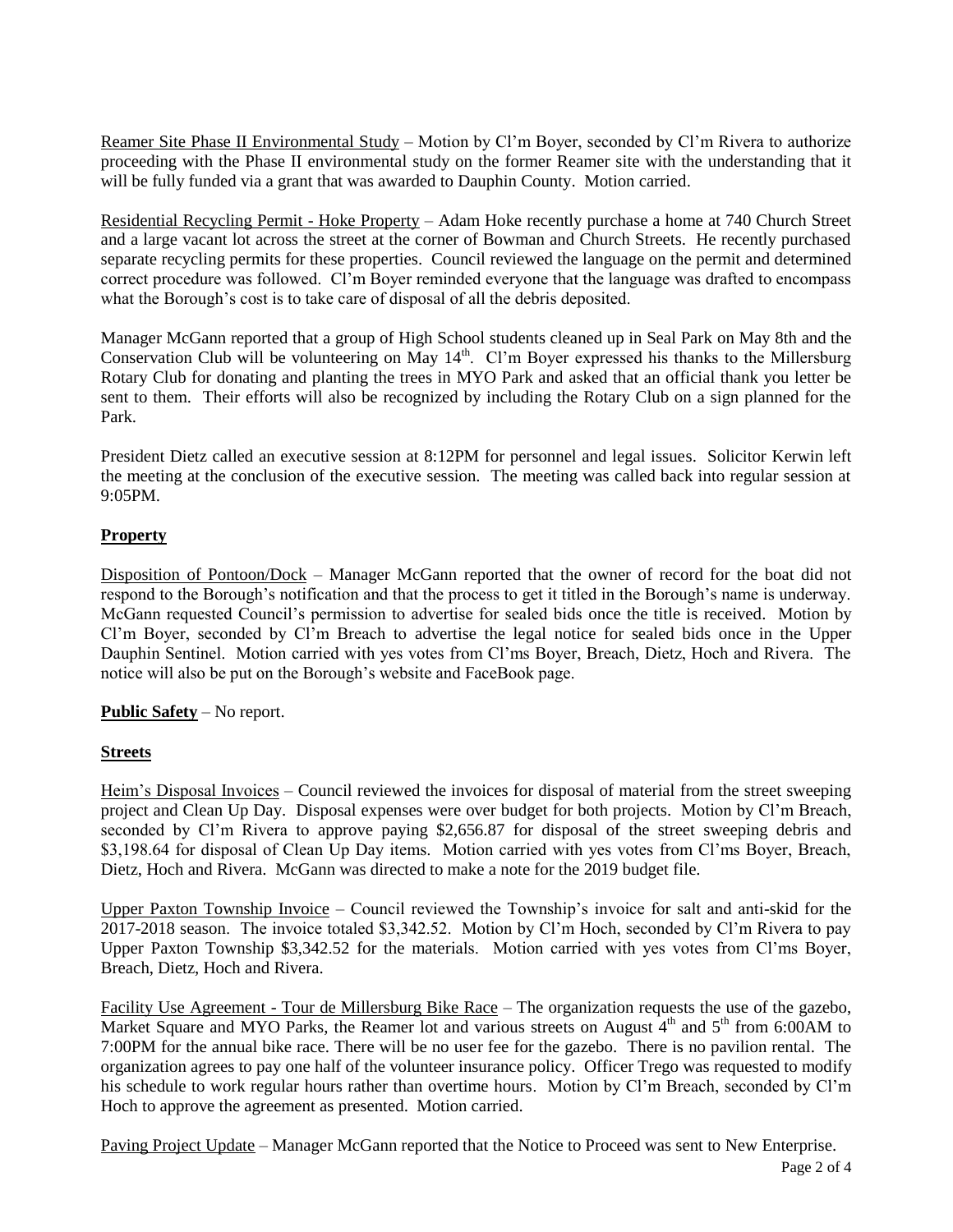**Economic Development –** Cl'm Dietz reported that the Cherry Blossom Festival was successful and that the Uncorked Wine Festival presented by Max's will be held this Saturday at MYO Park.

**Mayor's Report –** The April Police Department statistical reports were provided to all Cl'ms.

**Manager's Report** – Written report provided to all Cl'ms.

#### **Unfinished Business**

HRG Invoice – Council reviewed the latest invoice for work on the State Street Storm Sewer Relocation project. Motion by Cl'm Rivera, seconded by Cl'm Hoch to forward the invoice for \$7,982.30 to Dauphin County for payment. Motion carried.

Borough Ordinance No. 2-18 Street Closures – This ordinance establishes procedure for closing public streets and penalties for unauthorized street closures. Motion by Cl'm Hoch, seconded by Cl'm Breach to adopt Borough Ordinance No. 2-18. Motion carried.

#### **New Business**

Resolution No. 18-10 Supporting Passage of SB1099 – This resolution allows PA municipalities to abolish the office of Tax Collector and to appoint their respective County Treasurer. Motion by Cl'm Breach, seconded by Cl'm Rivera to approve Borough Resolution No. 18-10. Motion carried. Council directed Manager McGann to forward the signed resolution to PSAB, Senator John DiSanto and Representative Sue Helm.

PSAB Annual Conference Awards Luncheon – The awards luncheon will be June  $12<sup>th</sup>$  at the Hershey Lodge. Secretary Jackson requested permission to attend to receive her 20 year service award. Motion by Cl'm Breach, seconded by Cl'm Hoch to approve the request, to include the \$30 luncheon cost and mileage. Motion carried with yes votes from Cl'ms Boyer, Breach, Dietz, Hoch and Rivera. Jackson will also accept the Social Media and Website awards on behalf of the Borough.

Storm Sewer Issue – 100 Block of Center Street – Council discussed the storm water issue in the 100 block of Center Street adjacent to the railroad tracks. The storm sewer pipe is discharging water, but the cause is unclear. Council directed Manager McGann to relay Council's concern to Norfolk Southern Railroad.

Hale Lot – Market Square – Cl'm Breach questioned the length of time a project may remain at a stand-still. Council reviewed the Borough's Property Maintenance Code Section 304.1 General Requirements and directed Manager McGann to refer this matter to Ed Fegley, with CCIS. Cl'm Boyer reported that he had spoken with Mr. Hale about the property as a courtesy shortly after the Property Maintenance ordinance was adopted.

Hale Lot – Center Street – Cl'm Breach reported that the owner may be excavating this lot and cautioned that Council should require him to provide specific engineering plans indicating that neighboring properties are not compromised in any way.

**Communications** – All communications were made available to Cl'ms. There was nothing requiring Council action.

HRG – CDBG-DR Storm Sewer Relocation Project – No written status update on the project was provided by Ms. Letavic. However, Manager McGann reported that construction of the waster/sewer line is a bit behind schedule and the storm sewer work will be beginning in the near future. McGann also reported that we received the first construction payment request and that this will be on the business meeting agenda for